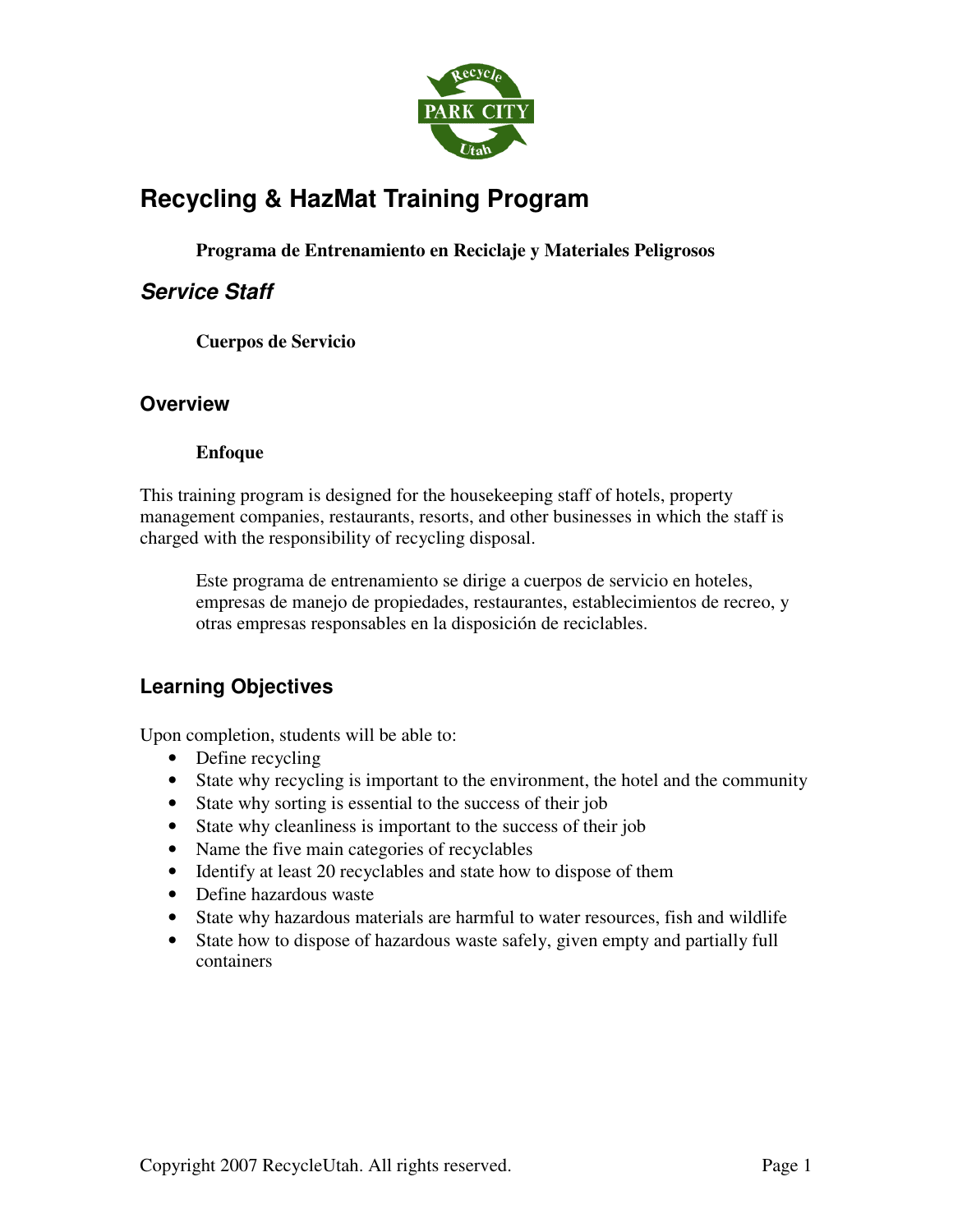

#### **Objetivos Instructivos**

Al terminar, estudiantes podrán:

- o Definir lo que es reciclaje
- o Indicar por qué reciclaje es importante para el medio ambiente, el hotel y a la comunidad
- o Indicar por qué el separo es esencial para alcanzar éxito en su trabajo
- o Indicar por que la limpieza es importante para alcanzar éxito en su trabajo
- o Nombrar las cinco categorías principales de reciclables Identificar al menos 20 reciclables y diferencíar entre ellos Describir desperdicios peligrosos
- o Indicar por qué materials peligrosos son dañosos para recursoshidraúlicos,la pesca y animales silvestres
- o Nombrar al menos cinco ejemplos de desperdicios peligrosos en el medio ambiente de su trabajo
- o Indicar cómo disponer de desperdicios peligrosos sin riesgo, dado el caso de receptáculos vacíos o parcialmente llenos

# **Timeframe**

60 minutes

**Tiempo Alocado**  60 minutos

Timing depends on how much you are going to cover and whether you will conduct the training in two languages or one.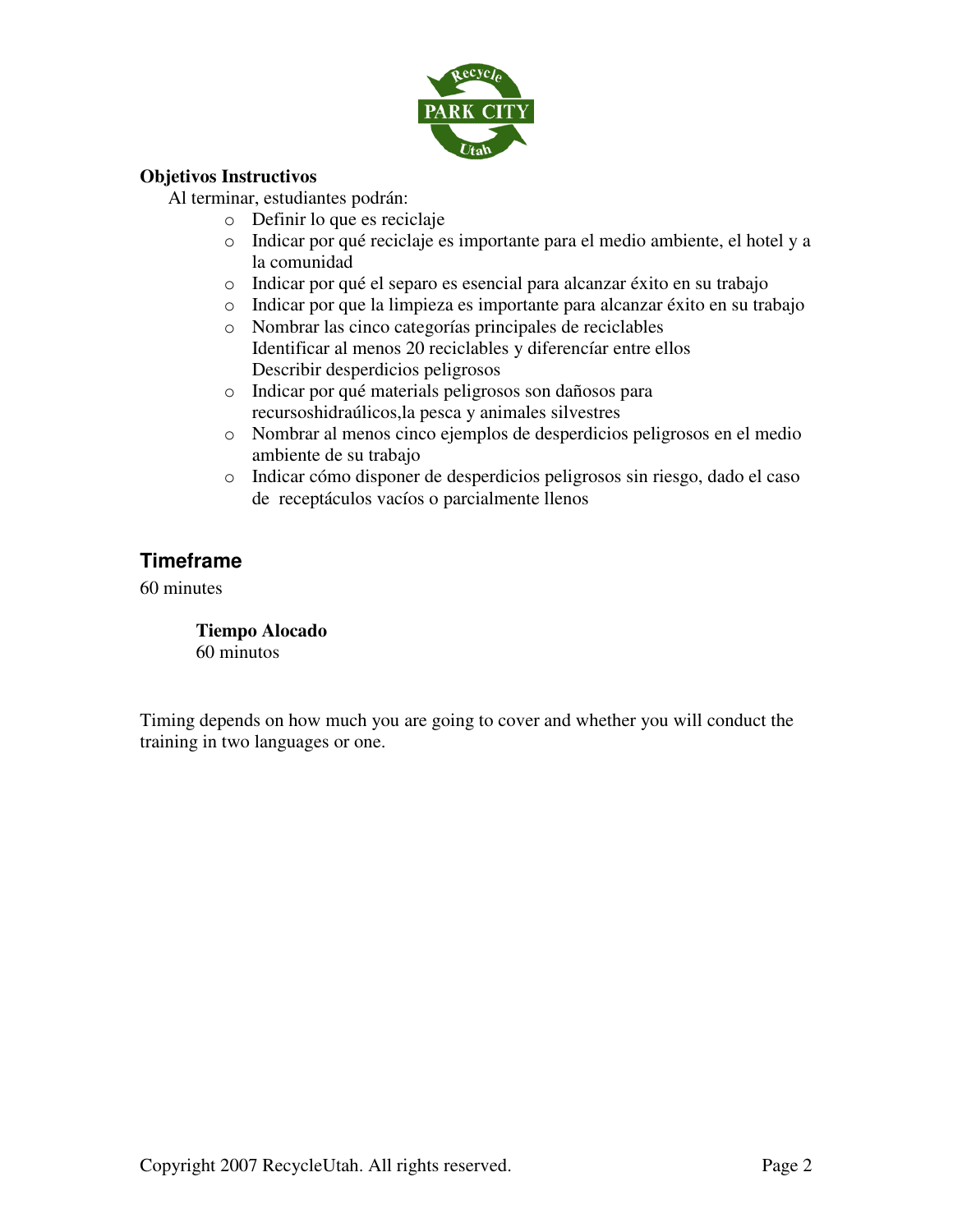

# **Materials Needed**

Handouts for each participant White board or flip chart, if available Game pieces printed and cut in quarters (like cards) – Two sets for two different games

## **Materiales Esenciales**

Instrucciones para cada participante Pizarra blanca o posters, si los tiene a la mano

## **Examples of recyclables:**

## **Ejemplos de reciclables:**

- Aluminum cans (Coke, Pepsi, etc) Latas de aluminio (Coca, Pepsi, etc.)
- Brown glass (Beer bottles) Botellas de vidrio café (botellas de cerveza)
- Green & clear glass (wine bottles, beer bottles, jars)
	- Vidrio verde o claro (botellas de vino, botellas de cerveza, frascos)
- Plastics (Milk bottles, water bottles, colored containers --yogurt, food, cleaning supplies)

Plásticos (Botellas de leche, botellas de agua) recipients de color (de yogur, comestibles, menesteres de limpieza)

- Cardboard (Six-pack cartons, cereal boxes) Cartón (cartones de cerveza, de cereales)
- Metals (Tomato cans, aluminum foil) Metales (Latas de tomates, papel de aluminio)
- Newspapers and white paper Periódicos y papel blanco

## **Examples of non-recyclables:**

# **Ejemplos de no-reciclables:**

- Styrofoam takeout containers Recipientes de estireno (Styrofoam) de alimentos "para llevar"
- Pizza boxes with food
	- Cajas de pizza con comida
- Aluminum foil with food

Papel de aluminio con comida

• Tetra Pak foiled lined boxes (juice, soy milk, etc)

Paquetes Tetra Pak forrados de aluminio (jugos, leche soya, etc.)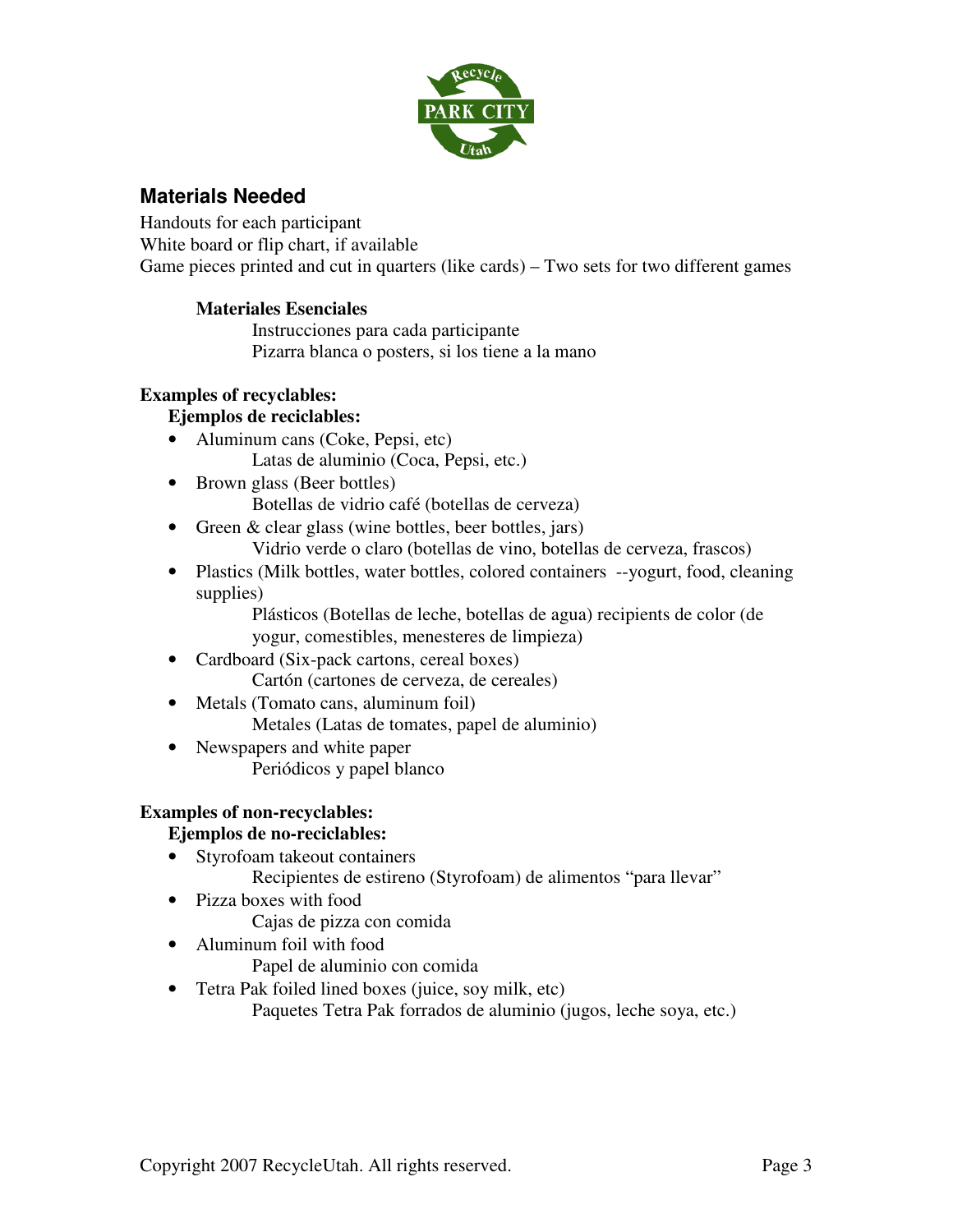

#### **Examples of hazardous materials for housekeepers: Ejemplos de materials peligrosos para afanadoras**

NOTE: Your facility uses various toxic and non-toxic cleaning products. Read the labels to determine the ingredients. Even bleach is poisonous, especially when disposed of in large concentrations. Your facility can benefit the environment by purchasing biodegradable, environmentally safe cleaners.

 OJO: Su establecimiento usa varios productos de limpieza tóxicos y no tóxicos. Lea las etiquetas para conocer los ingredients. Hasta el blanqueador es peligroso, especialmente cuando se desecha en concentraciones fuertes. Su empresa puede beneficiar al medio ambiente con la compra de limpiadores biodegradables, no dañosos para el medio ambiente.

Oven cleaners -- Limpadores de hornos Drain openers -- Destapadores de caños Polish (Metal cleaners, brass polish, etc) -- Saca-brillo (Pulidores de metal, etc.) Scrubbers with high chlorine bleach content -- Talladores con alto contenido de blanqueador Nail polish & nail polish remover -- Esmalte de uñas y acetona Medicine (prescription & over the counter) -- Medicinas (de receta o sin receta)

## **Examples of hazardous materials for maintenance personnel:\***

**Ejemplos de materials peligrosos para personal de manutención:\***  Antifreeze, car batteries -- Anticongelante, acumuladores de automóvil Gasoline, diesel and fuel additives -- Gasolina, diesel y aditivos de combustibles Used oil, brake & transmission fluids -- Aceite usado, líquidos de frenos y de transmisiones Paints, paint thinners, stains and finishes -- Pinturas, solventes de pintura, manchas y lacas Pool & spa chemicals -- Químicas para albercas y spas Weed killer -- Mata hierbas Thermostats -- Termostatas Smoke detectors -- Detectores de humo

\*Try to have at least some of the bottles and cans available to show. Customize the examples according to the audience.

\*Procure tener al menos algunas botellas y latas para demostrar. Acomode ejemplos según el público.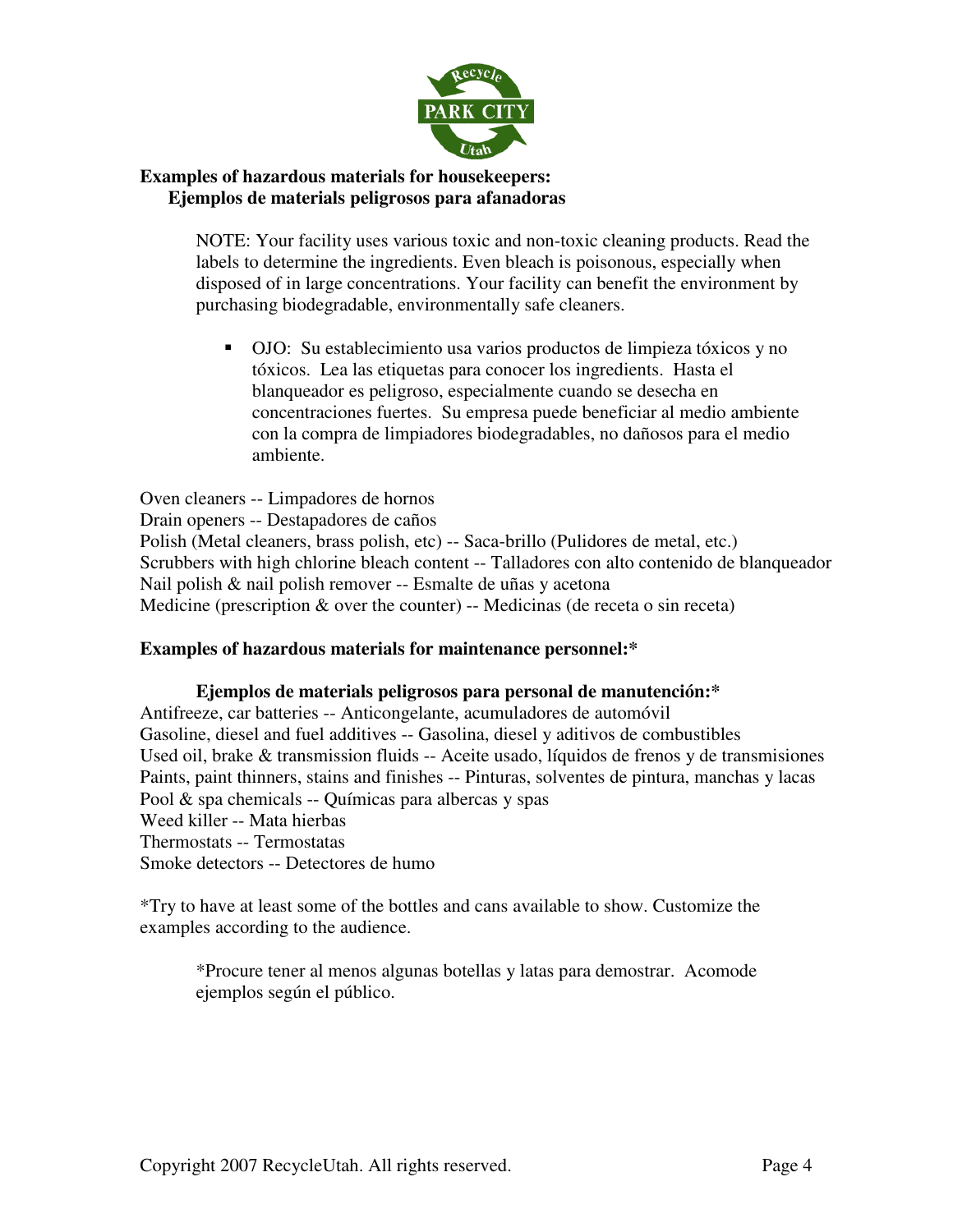

# **Procedures**

## **Procedimientos**

## **Greet participants and review the objectives of the program:**

- Learn how to recycle for your guests, your community and your job
- Learn how to dispose of hazardous waste safely

## **Salude a los participantes y repase los objetivos del programa:**

- Aprender sobre reciclaje para sus huéspedes, su comunidad y su empleo
- Aprender el manejo seguro para el desecho de desperdicios peligrosos

## **Ask:**

What is recycling and why do we do it? Poll the group for brief answers; give the following information:

- Recycling is the collection of usable material that can be re-manufactured into new products.
- Collecting recyclable materials protects the environment, especially our water.
- Raw materials are becoming scarce. Examples: oil, gasoline
- Energy used to get raw materials is very expensive.
- Guests are very aware of the need to protect the environment and they want to recycle when they visit Park City.
- Your job is to help them recycle so you can protect the environment and provide excellent service to guests.

# **Pregunte:**

¿Qué se entiende por reciclaje y por qué se practica? Pídale al grupo que dé contestaciones breves a las informaciones siguientes:

- El reciclaje is la recolección de materials usables capaces de re-fabricación en productos nuevos.
- La recolección de materials reciclables proteje el medio ambiente, sobre todo el de nuestras aguas.
- Materias primas se escasean. Ejemplos: aceite, gasolina La energía empleada para obtener materias primas es muy costosa.
- Los huéspedes conocen la necesidad de proteger el medio ambiente y quieren reciclar cuando visitan Park City.
- Su tarea es la de asistirles en reciclaje para que usted pueda proteger el medio ambiente y proporcionar un servicio excelente a sus huéspedes.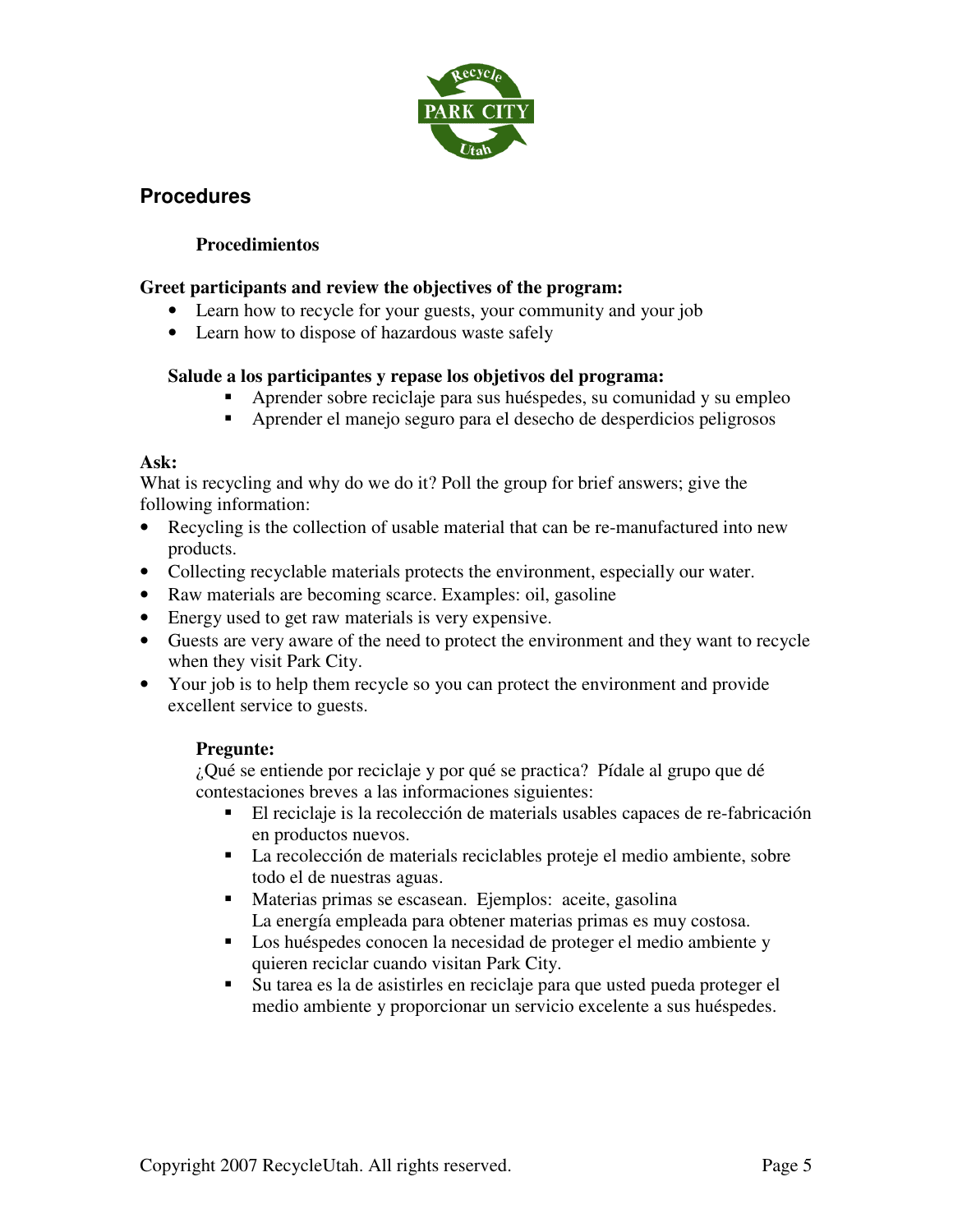

**Present the main categories of recyclables and show examples of each. Customize the presentation based on the recyclables you are collecting:** 

**Presente las principales categorías de materias reciclables y ponga ejemplos de cada una:** 

- 1. Aluminum cans (Coke, Pepsi, etc)
	- Latas de aluminio (Coca, Pepsi etc.)
- 2. Brown glass (Beer bottles) Botellas de vidrio café (botellas de cerveza)
- 3. Green & clear glass (wine bottles, beer bottles, jars) Vidrio verde y claro (botellas de vino, botellas de cerveza, frascos)
- 4. Plastics (Milk bottles, water bottles, colored containers (yogurt, food) Plásticos (botellas de leche, botellas de agua,) envases de color (yogur, comida)
- 5. Cardboard (Six-pack cartons, cereal boxes) Cartón (cartones six-pack, cajas de cereales)
- 6. Metals (Tomato cans, aluminum foil) Metales (latas de tomate, papel aluminio)
- 7. Paper (Newspapers and white paper) Papel (Periódicos y papel blanco)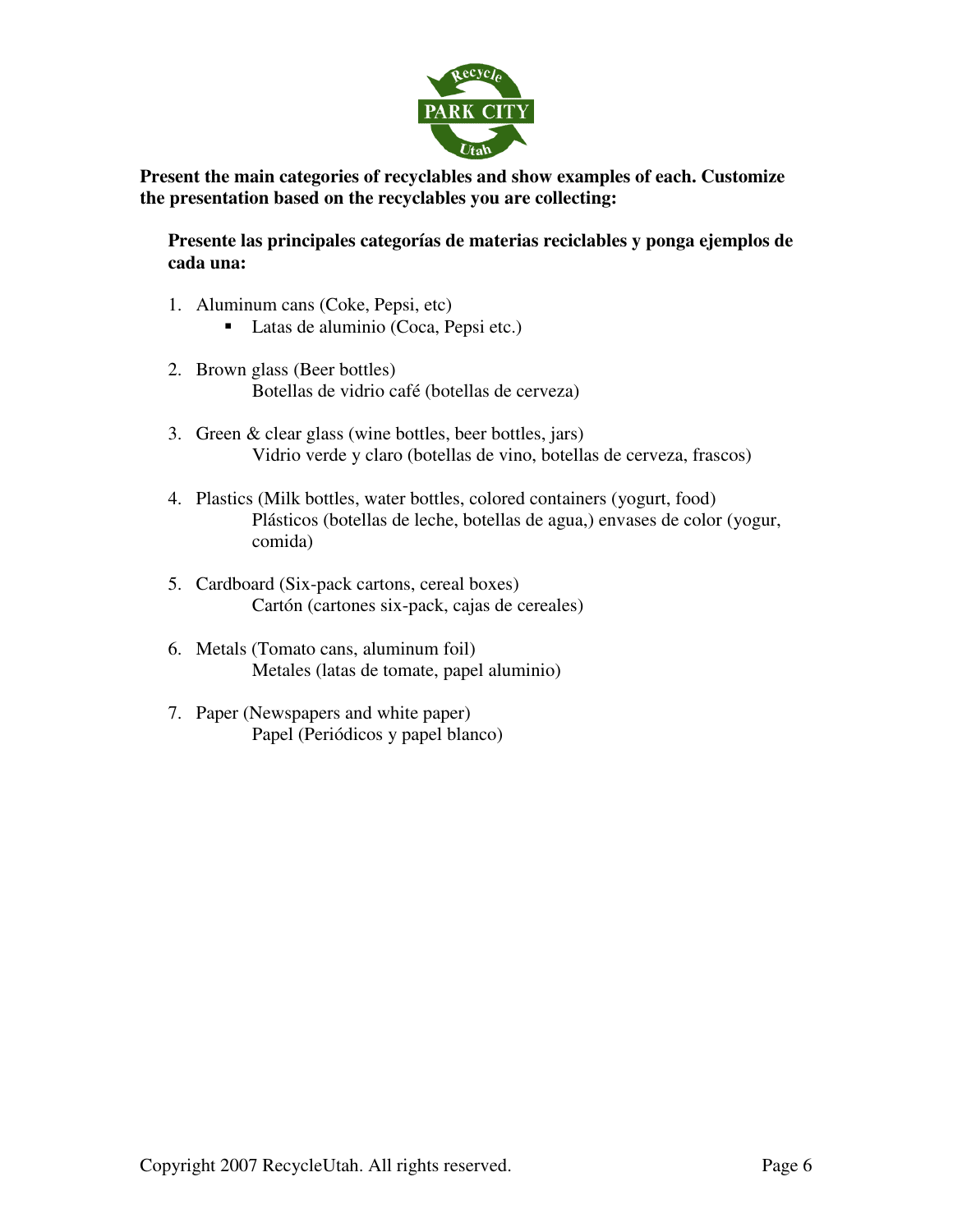

#### **Explain why recyclables are valuable:**

- Aluminum is made from bauxite. It is expensive to mine bauxite from the Earth. If we collect aluminum cans, the recycled cans are made into new cans. We use far fewer natural resources.
- Glass is made from sand. The earth has lots of sand but glass-making consumes a lot of energy to make heat to melt the sand into glass. Used bottles and jars can be made into fiberglass insulation and more bottles.
- Plastics are made from oil. The price of gas for your car is going up because the earth is running out of oil. We can save energy if we recycle plastics and make them into Trex lumber and other useful products.
- Cardboard is made from trees. Recycled cardboard is made into new cardboard boxes and containers.
- Metals are mined from the ground. It is very expensive. Recycled metals are melted and made into new metal products. That costs less.
- Paper is made into insulation for houses and into more sheets of paper, tissues.

#### **Explique por qué materias reciclables son de valor:**

- El aluminio proviene del mineral bauxite. Su extracción es costosa. Al recolectar latas de aluminio, las latas recicladas se convierten en latas nuevas. Usamos mucho menos recursos naturales.
- El vidrio se hace con arena. Nuestro planeta tiene mucha arena, pero la manufactura de vidrio consume mucha energía para calentar y derretir la arena. Botellas y frascos usados pueden convertirse en aislante térmico fibra de vidrio (fiberglass) y en más botellas.
- Los plasticos se hacen de petróleo. El precio de gas para su auto sube porque nuestro planeta va agotándose de petróleo. Podemos ahorrar energía si reciclamos los plásticos y los convertimosen madera Trex y otros productos útiles.
- El cartón se hace de árboles. Cartón recilado se convierte en cartón Nuevo cajas y envases.
- Metales son extraídos de la tierra. Es muy costoso. Metales reciclados se disuelven y se convierten en otros productos de metal. Esto cuesta menos.
- Papel se convierte en aislantes térmicos para casas y en más hojas de papel, tissues.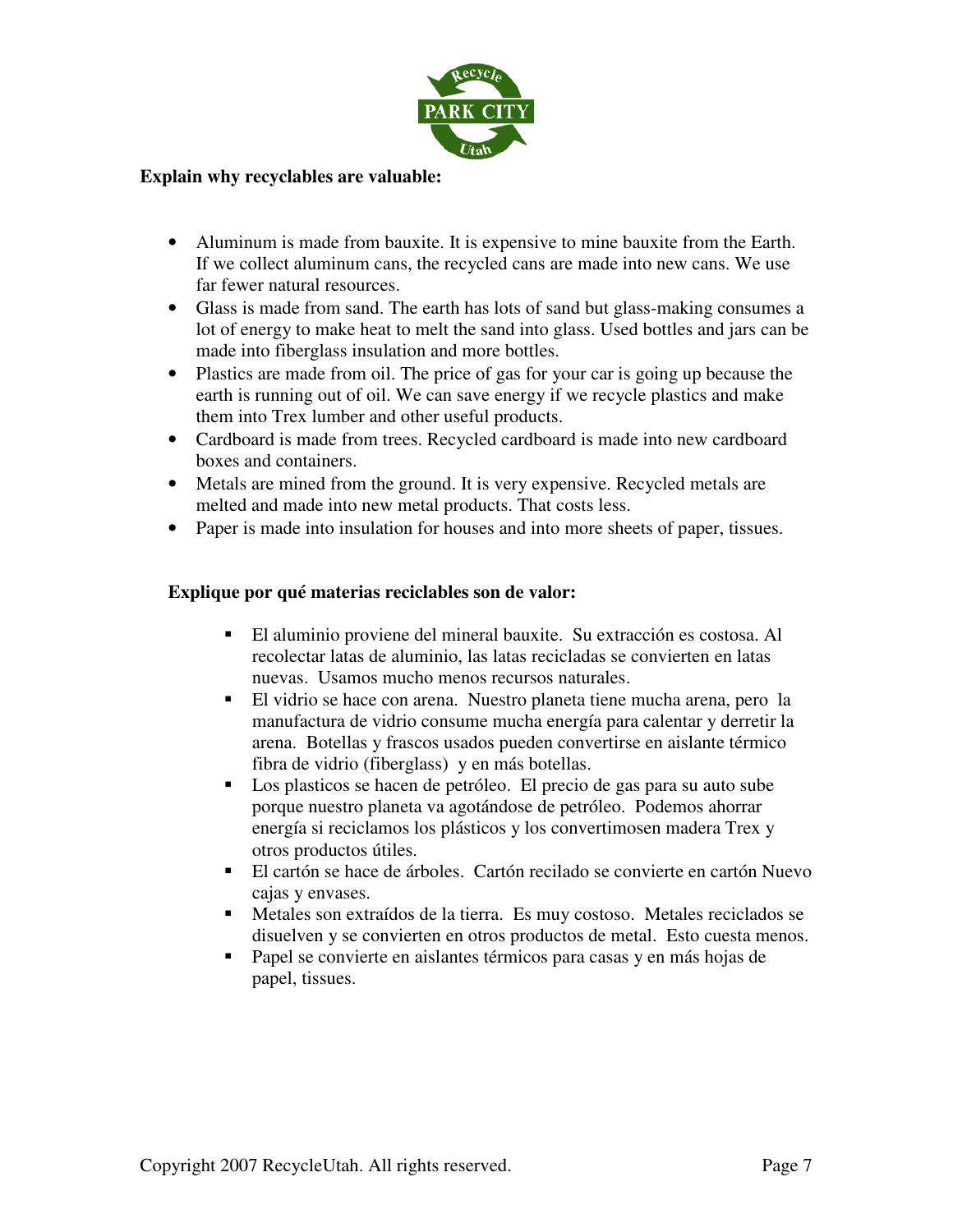

## **Tell participants the procedures to follow in your facility for recycling materials. For example:**

- How to bag and collect recyclables from a hotel room
- Where to take recycled materials in the facility

#### **Describa los procedimientos usados en su local para el reciclaje de materials. Por ejemplo:**

- Como se envuelven y recolectan reciclables en una habitación de hotel
- El local de depósito para materials reciclables en el establecimiento

## **Explain why recyclables must be sorted:**

- Recycled materials cannot be made into new products if they are all mixed up or they are dirty.
- Recyclable materials must be sorted into separate bins.
- The bins are all labeled.
- Never put Styrofoam takeout containers, cups, or food trays into the plastics bin.
- Always put them in the trash.

## **Explique por qué los reciclables necesitan ser separados:**

- Materias recicladas no se pueden convertir en productos nuevos si están revueltas o si están sucias.
- Materias reciclables deben ser separadas en receptáculos apropiados.
- Todos los receptáculos llevan etiquetas.
- Nunca coloque recipientes estireno (Styrofoam) vasos o vasijas de comida desechable en el receptáculo designado para plásticos.
- Siempre póngalos en la basura.

## **Explain why recyclables must be clean.**

- Food is the biggest contaminant of recyclables.
- Contaminated recyclables cannot be made into new products.
- Food jars should be rinsed.
- Pizza boxes with a little food are okay, but pizza boxes with lots of cheese are not.
- Never mix food containers with newspaper or paper dirty paper cannot be made into insulation for houses or new paper.

## **Explique por que reciclables deben estar limpios.**

- Comestibles son los mayores contaminantes de reciclables.
- Reciclables contaminados no se pueden convertir en productos nuevos.
- Frascos de comida deben enjuagarse.
- Cajas de pizza con poquita comida se aceptan, pero no cajas de pizza con mucho queso.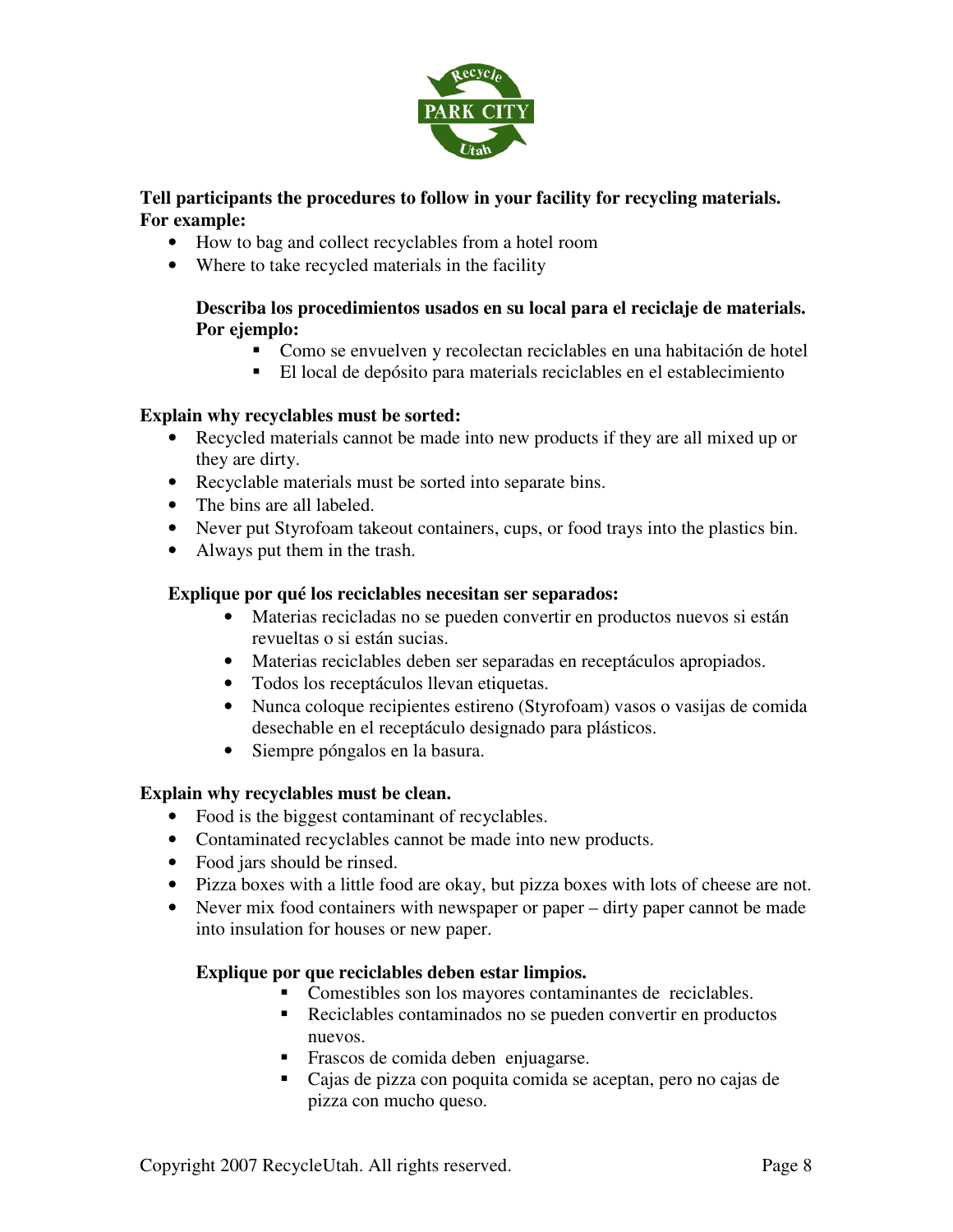

 Nunca deseche receptáculos de comida con periódico o papel – papel sucio no se puede convertir en aislante térmico para casas o en papel nuevo.

**Play the Recycling Game.** Explain that you will show pictures of recyclables and trash. Each participant will take a turn to say whether the item is trash or recycling and, if a recyclable, which bin it would go into.

• Allow 5-10 minutes for the game. Handle questions as they come up.

**Juegue con el Recycling Game.** Explique que va a mostrar fotos de recyclables y de basura. Cada participante tomará su turno para indicar si el objeto es basura o reciclable, y si es reciclable, en que receptáculo debe colocarse.

 Designe de 5 a 10 minutos para el juego. Conteste preguntas según se presenten.

#### **Game Answers are on the next page.**

Jueguos I respuestas son la proxima pajina.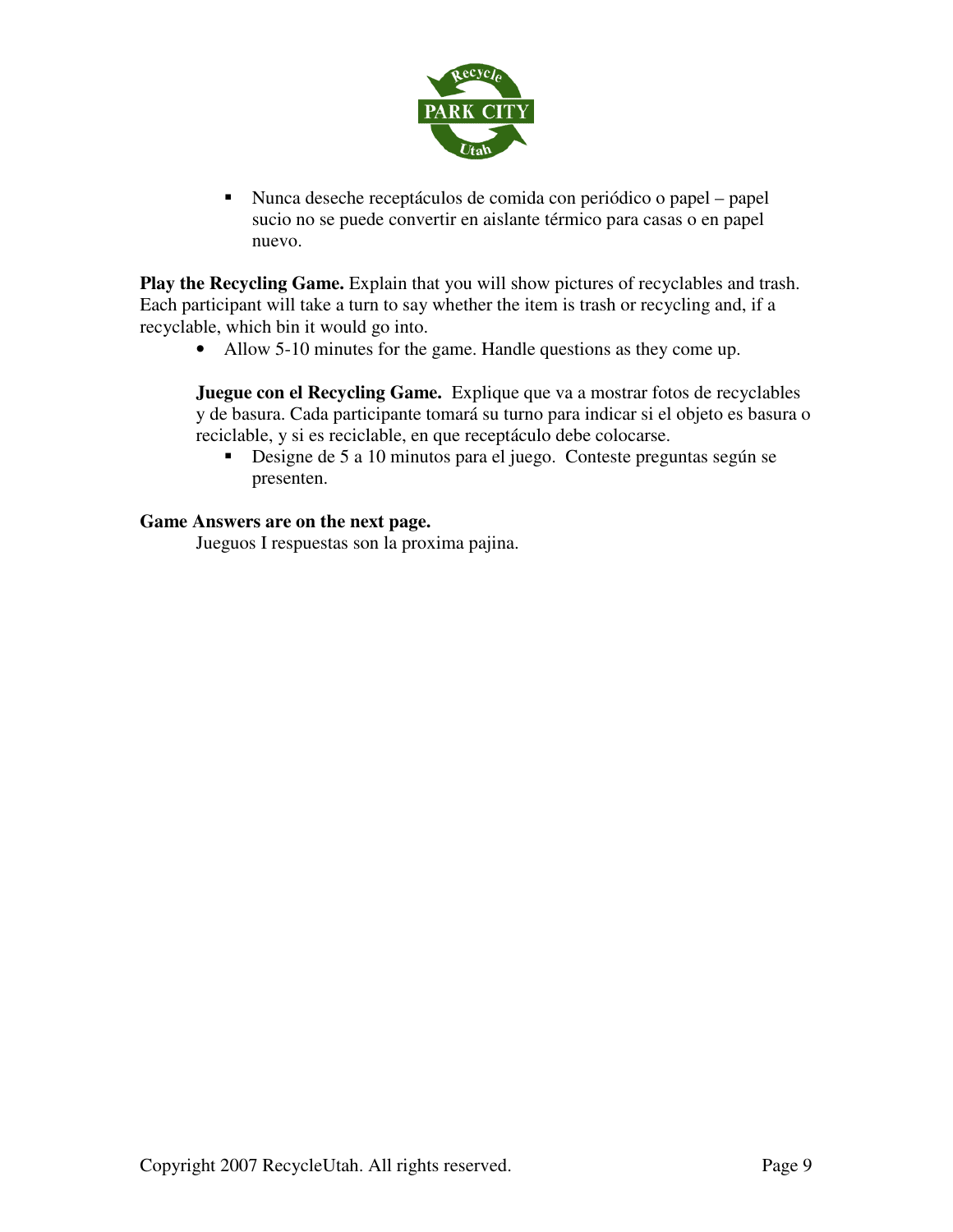

# **Game Answers – Juegos i respuestas**

| <b>Recyclables -- Reciclables</b>                                                                                                                                                                                                                                                                                                                                                                                                                                                                                                                                                                                                                              | $Transh = Bas ura$                                                                                                                                                                                                                                                                                                                                                                                    |
|----------------------------------------------------------------------------------------------------------------------------------------------------------------------------------------------------------------------------------------------------------------------------------------------------------------------------------------------------------------------------------------------------------------------------------------------------------------------------------------------------------------------------------------------------------------------------------------------------------------------------------------------------------------|-------------------------------------------------------------------------------------------------------------------------------------------------------------------------------------------------------------------------------------------------------------------------------------------------------------------------------------------------------------------------------------------------------|
| Aluminum can = Lata de aluminio: ALUMINUM BIN<br>$Box = Caja: CARDBOARD BIN$                                                                                                                                                                                                                                                                                                                                                                                                                                                                                                                                                                                   | Foil-lined TetraPak Juice = Cartón para<br>jugos TetraPak con papel aluminio                                                                                                                                                                                                                                                                                                                          |
| Cardboard Egg Carton = Cartón de huevos:<br><b>CARDBOARD BIN</b><br>Cardboard container with no food in it $=$ Recipiente de<br>cartón sin comida: CARDBOARD BIN<br>Envelope (white) = $Sobre$ (blanco): PAPER BIN<br>Envelope (manila) = Sobre (café de manila): PAPER<br><b>BIN</b><br>Jar = Frasco: GLASS BIN<br>Newspaper = Periódico: PAPER BIN<br>Plastic Soup Cup Rinsed = Taza de sopa de plástico<br>enjuagada: PLASTIC BIN<br>Glass Bottle = Botella de vidrio: GLASS BIN<br>Glass Jar = Frasco de vidrio: GLASS BIN<br>$Magazine = Revista: PAPER BIN$<br>Metal Tomato Can = Lata de metal de tomate: METAL<br>BIN if you have one; otherwise trash | Leftovers = Sobrantes de comida<br>Paper Towel (used or clean) = Toalla de<br>papel (usada o limpia)<br>Q-tips (used/usados)<br>$S_{\text{ponge}} = \text{esponja}$<br>Make-up = Maquillaje<br>Marker = $Pluma Market$<br>Tissues (usaed or not) = Toallitas Kleenex<br>(usadas o no)<br>Toothpaste Tube = Tubo de pasta dental<br>Styrofoam Egg Carton = Cartón de huevos<br>de estireno (Styrofoam) |
| Olive Oil Bottle = Botella de aceite de olivo: GLASS<br><b>BIN</b>                                                                                                                                                                                                                                                                                                                                                                                                                                                                                                                                                                                             |                                                                                                                                                                                                                                                                                                                                                                                                       |
| Paper = Papel: PAPER BIN<br>Plastic Container = Recipiente de plástico: PLASTIC<br><b>BIN</b><br>Plastic Bottle With Plastic Lid = Botella de plástico con<br>tapa: PLASTIC BIN                                                                                                                                                                                                                                                                                                                                                                                                                                                                                |                                                                                                                                                                                                                                                                                                                                                                                                       |
| Plastic Juice Bottle Not empty = Botella plástica de<br>jugo No vacía: EMPTY AND PUT IN PLASTICS BIN<br>Shoe Box = Caja de zapatos: CARDBOARD BIN                                                                                                                                                                                                                                                                                                                                                                                                                                                                                                              |                                                                                                                                                                                                                                                                                                                                                                                                       |
| Waxed Milk Carton = Cartón encerado de leche:<br>CARDBOARD BIN unless not accepted by your hauler<br>Yogurt Cup (rinsed) = Taza de yogur (enjuagada):                                                                                                                                                                                                                                                                                                                                                                                                                                                                                                          |                                                                                                                                                                                                                                                                                                                                                                                                       |
| <b>PLASTIC BIN</b>                                                                                                                                                                                                                                                                                                                                                                                                                                                                                                                                                                                                                                             |                                                                                                                                                                                                                                                                                                                                                                                                       |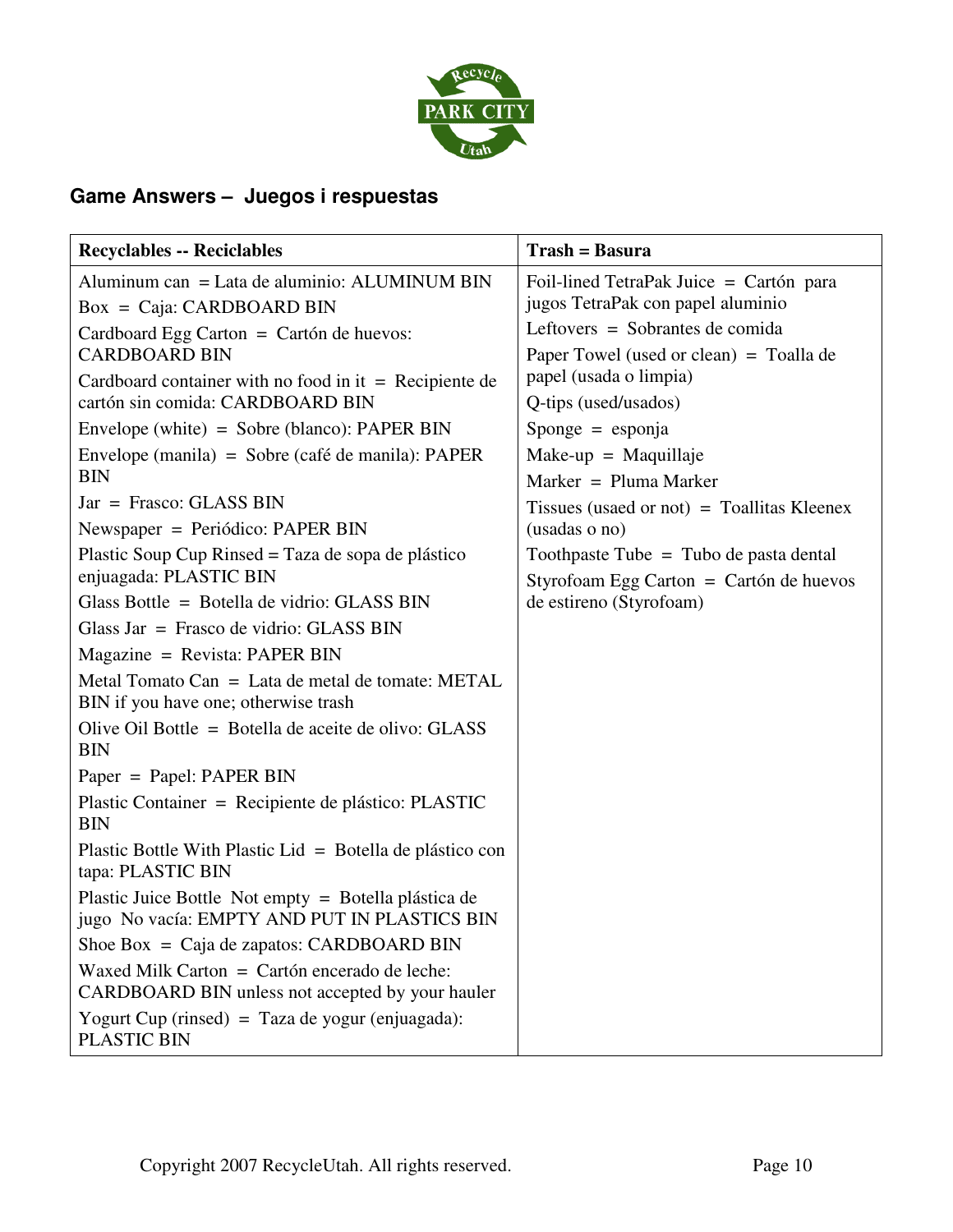

# **Hazardous Material**

#### **Introduce the topic of hazardous material. Ask:**

What is hazardous material? Poll the group for answers; give the following information:

- Hazardous materials are poisonous to people, animals, fish and birds.
- If you pour them down the sink or into the toilet, the poisons will get into the sewer system.
- The sewer facility in Park City that cleans the water cannot remove the poisons because they are chemicals.
- When the sewer treatment facility sends the cleaned water into the creek, the poisons go into the creek too.
- The poisons can harm the fish and wildlife.

#### **Introduzca el tema de materials peligrosos. Pregunte:**

¿Qué es material peligroso?

- Materiales peligrosos son dañosos para humanos, animales, peces y aves.
- Si dispone de ellos en el lavabo o en el excusado, los materiales peligrosos llegarán al sistema municipal de drenaje.
- El drenaje municipal en Park City que limpia el agua no puede quitar los materiales peligrosos porque son químicas.
- Cuando la empresa limpiadora de drenajes dirige el agua limpia al arroyo, los materiales peligrosos también se depositan en el arroyo.
- Los materiales peligrosos pueden dañar los peces y la vida silvestre.

**Present examples of hazardous materials that are used on the job. Customize the examples according to the audience:** 

**Presente ejemplos de materiales peligrosos empleadas en el trabajo. Acomode ejemplos según el público.** 

## **Examples of hazardous materials for housekeepers:\***

## **Ejemplos de materials peligrosos para afanadoras:\***

Oven cleaner -- Limpia hornos

Drain openers (Draino, etc) -- Destapadores de drenajes (Draino, etc.) Polish (Metal cleaners, brass polish, etc) -- Saca-brillo (Pulidores de metal, etc.) Scrubbers with high chlorine bleach content -- Talladores con alto contenido de blanqueador Nail polish & nail polish remover -- Esmalte de uñas y acetona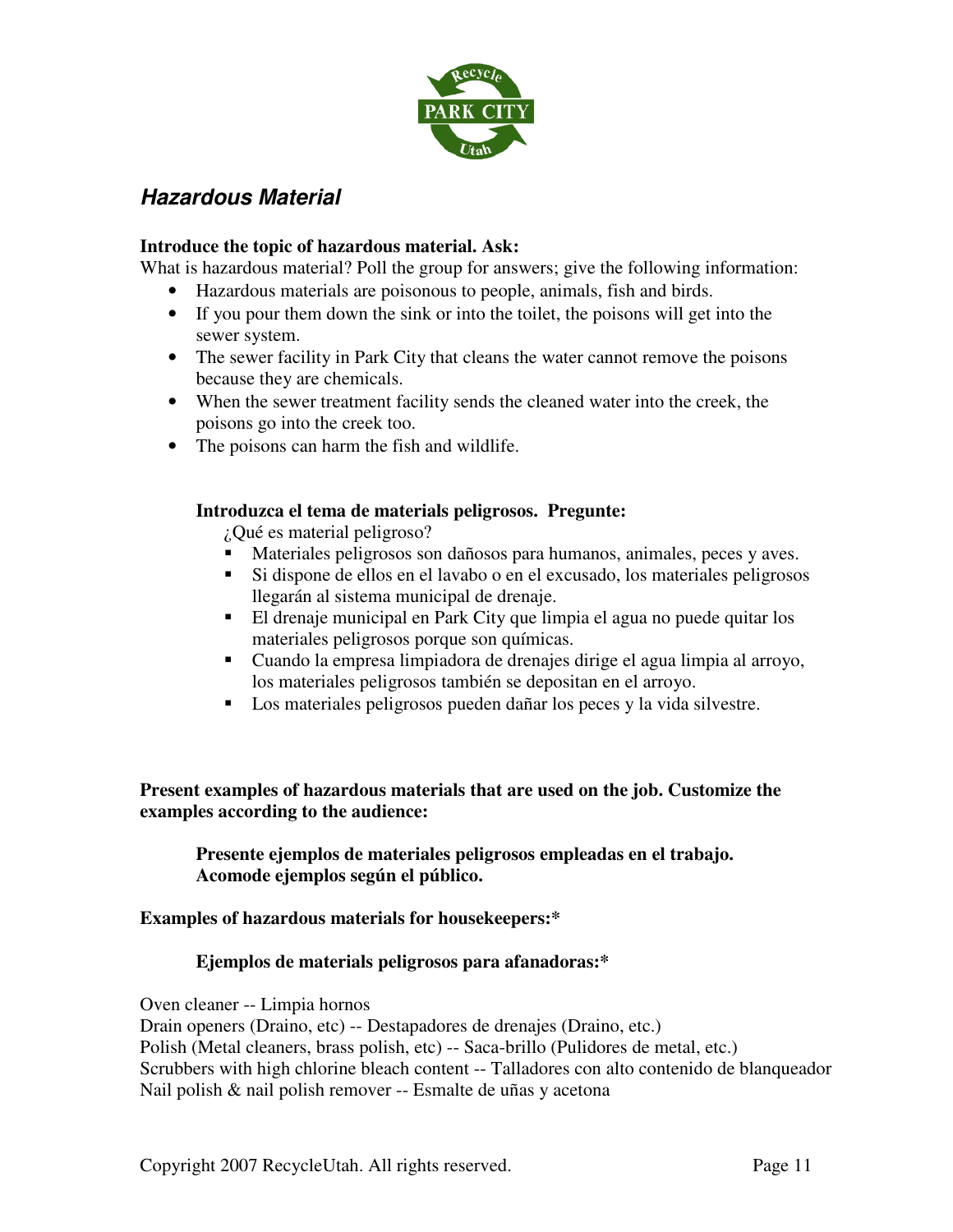

Medicine (prescription  $\&$  over the counter) -- Medicinas (de receta o sin receta)

#### **Examples of hazardous materials for maintenance personnel:**

#### **Ejemplos de materials peligrosos para personal de manutención:**

Antifreeze, car batteries -- Anticongelante, acumuladores de auto Gasoline, diesel and fuel additives -- Gasolina, diesel y aditivos de combustibles Used oil, brake & transmission fluids -- Aceite, líquidos de frenos y de transmisiones Paints, paint thinners, stains and finishes -- Pinturas, solvents de pinturas, manchas y lacas Pool & spa chemicals--Químicas para albercas o spas Weed killer -- Mata hierbas Thermostats\* -- Termostatas\* Smoke detectors\* -- Detectores de humo\*

#### **Explain the proper disposal of hazardous material:**

- If the container is EMPTY, recycle according to the type of recyclable container.
- If the container still contains liquid, store to await proper hazardous material disposal. Tell participants where hazmat storage is in your facility.
- Thermostats and smoke detectors contain mercury. Mercury is a poisonous material. Thermostats and smoke detectors can be taken to Recycle Utah.
- If a guest leaves a partially full container of pills or liquid medicines, the medicine and its container must be treated as hazardous material. Explain where to put them in your facility.
- All other hazardous materials must be disposed of on Recycle Utah's biannual hazardous material collection days or at the Summit County Landfill. Call 615- 3970 for acceptance policies, times and any disposal costs.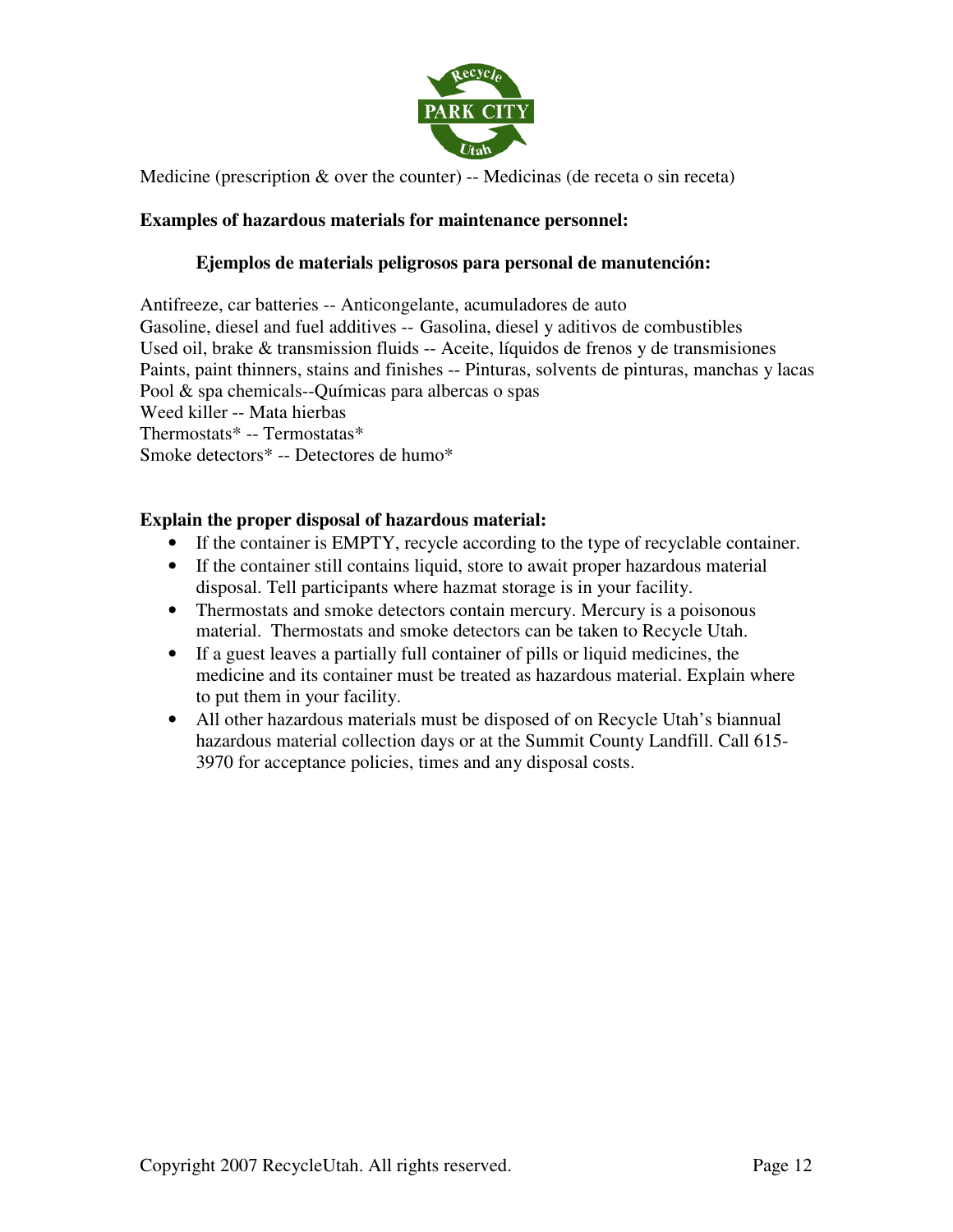

#### **Explique el desecho apropiado para materials peligrosos:**

- Si el recipiente está VACIO, recíclelo según el tipo de recipiente para reciclables.
- Si el recipiente todavía contiene líquido, almacénelo hasta conseguir desecho adecuado para materiales peligrosos.
- Indique a los particpantes el sitio de almacenaje de materials peligrosos en su establecimiento.
- Termostatas y detectores de humo contienen mercurio. El mercurio es material peligroso.
- Termostatas y detectors de humo pueden depositarse en Recycle Utah.
- Si algún huésped deja un recipiente en parte lleno de pastillas o medicina líquida, la medicina y el recipiente deberán tratarse como materiales peligrosos. Explique a donde se deben colocar en su empresa.
- El restante de materials peligrosos deben dirigirse a la colección semianual en Recycle Utah o al Summit County Landfill. Llamar al 615-3970 para informes sobre reglas de recibo, horario y cualesquier costo de desecho.

**Play the HazMat Game.** Explain that you will show pictures of hazardous materials either full or empty. Each participant will take a turn to say how he or she would dispose of the item.

Allow 5-10 minutes for the game. Handle any questions. **Game Answers are on the next pages.** 

**Juegue el HazMat Game.** Explique que mostrará photos de materials peligrosos ya sea llenos o vacíos. Cada participante a su turno dirá en qué forma él o ella desecharía el artículo.

Permita 5-10 minutos para el juego. Conteste toda pregunta. Jueguos I respuestas son la proxima pajinas.

**Conclude the presentation.** Emphasize that handling recyclables and hazardous material properly is part of their job. Stress the importance to themselves, their families, their community, and the environment.

**Termine el programa.** Subraye que el propio manejo de reciclables y material peligroso es parte de su trabajo. Insista en la importancia para ellos,sus familias, su comunidad y para el medio ambiente.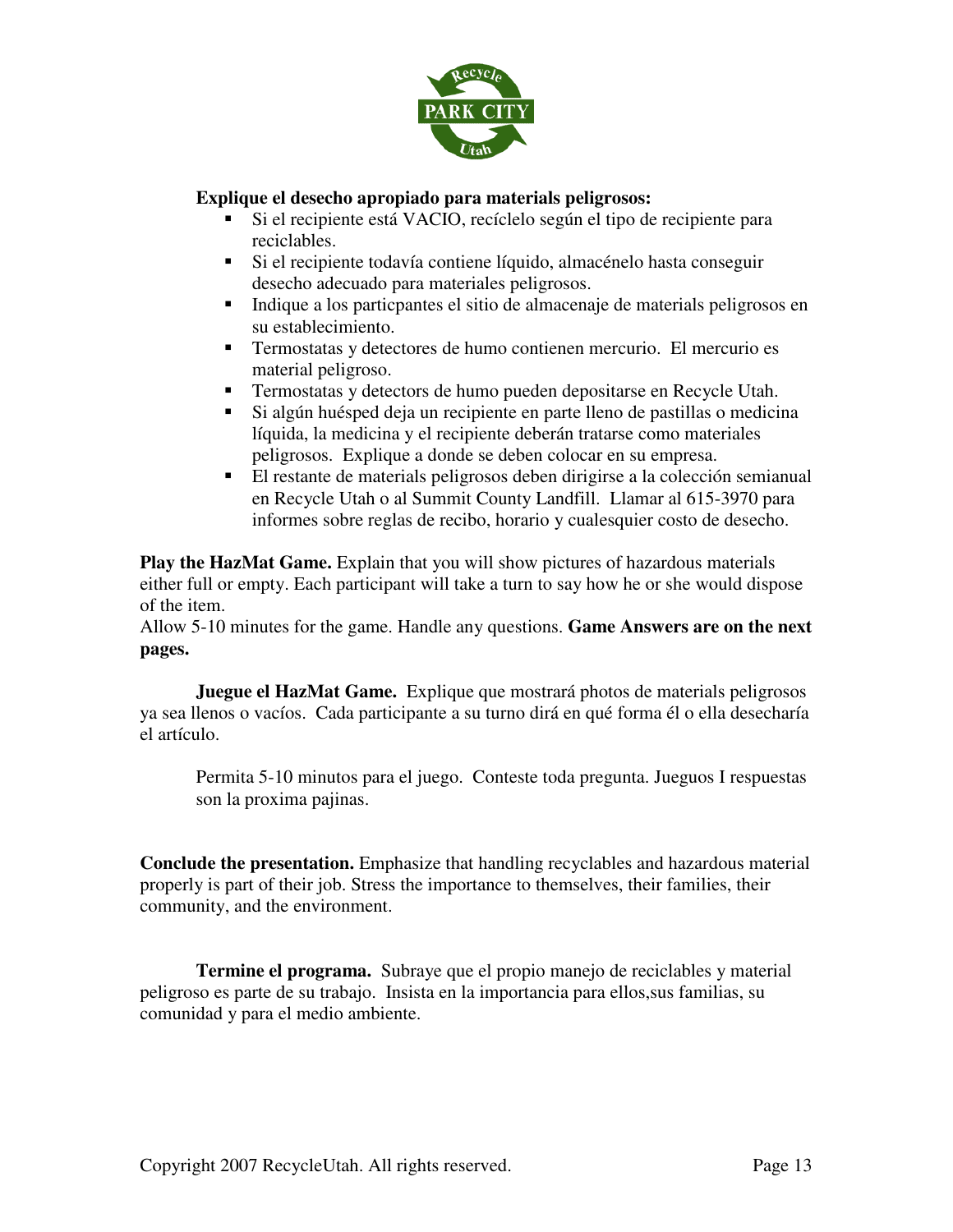

# **Game Answers – Juegos i respuestas, Housekeeping Personnel -- Afanadoras**

| <b>Item</b>                                                                           | <b>How to Dispose Properly</b>                                                  |
|---------------------------------------------------------------------------------------|---------------------------------------------------------------------------------|
| Batteries $=$ pilas                                                                   | HazMat – follow your procedures*                                                |
| Drain openers = Destapadores de caño<br>(full/lleno)                                  | HazMat – follow your procedures                                                 |
| Cleaning Fluid (full with bleach) $=$<br>Líquido para limpiar lleno con blanqueador   | HazMat – follow your procedures                                                 |
| $CFL$ (compact fluorescent $-neon-light$ ) =<br>Luz de gaz neon                       | HazMat – follow your procedures*                                                |
| Light Bulb = Foco de luz                                                              | Trash - Bazura                                                                  |
| Nail Polish = Esmalte de uñas                                                         | HazMat – follow your procedures                                                 |
| Oven Cleaner = $Limpia$ hornos                                                        | HazMat – follow your procedures                                                 |
| Rechargeable Batteries = Pilas recargables                                            | HazMat – follow your procedures                                                 |
| $Rat Poison = Veneno para ratas$                                                      | HazMat - follow your procedures                                                 |
| $Medicines = Medicinas$                                                               | HazMat – follow your procedures; Wrap tightly<br>in tin foil and place in trash |
| Plastic Saline Solution Bottle Full =<br>Botella de plástico llena de solución salina | Empty and put in PLASTICS BIN.                                                  |
| Gasoline = $Gasolina$                                                                 | HazMat - follow your procedures                                                 |
| $Car Fluids = Líquidos para automóvil eg$<br>Antifreeze                               | HazMat - Follow Your Procedures                                                 |
| Neon Light $=$ Luz de Gas Neón                                                        | HazMat – Follow Your Procedures*                                                |
| Windex Glass Cleaner $=$ Limpia ventanas<br>Windex                                    | Put empty bottle in PLASTICS BIN.                                               |

\* Accepted at Recycle Utah daily.